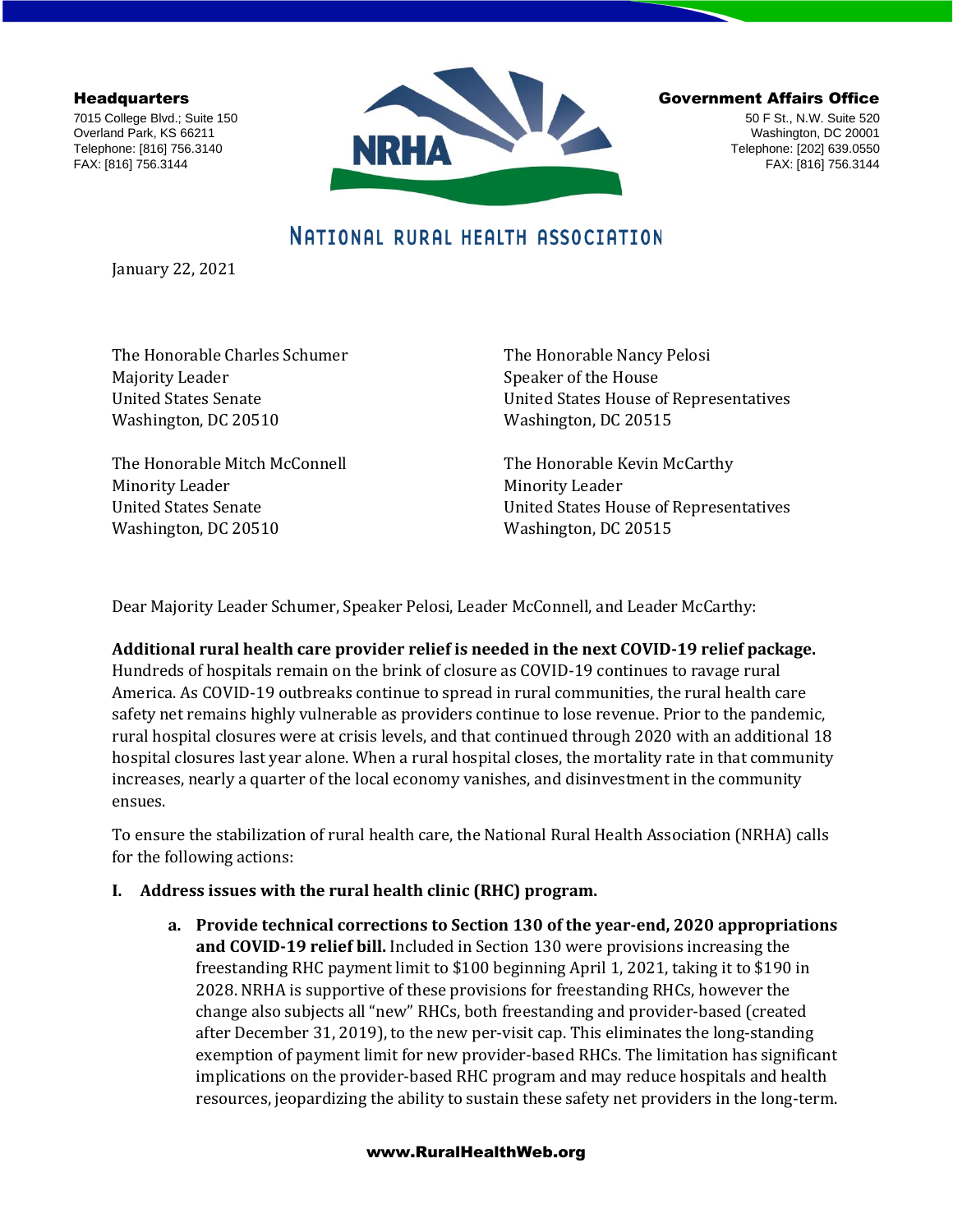NRHA believes that Congress needs to address the date change as soon as possible. *NRHA asks that Congress change the effective date for "new" RHCs, both freestanding and provider-based, to April 1, 2021.* That will give hospitals currently in the process of converting provider-based RHCs an opportunity to address their planning and complete pending conversions. During a global pandemic, disproportionately impacting rural America, as much flexibility should be given to rural providers as possible.

## **b. NRHA encourages Congress to take action to bring the RHC program into the 21st Century with the following modernizations:**

- **i.** NRHA asks that Congress allow all RHCs to serve as distant-site providers for purposes of Medicare telehealth reimbursement and to set reimbursement for these services at their respective All-Inclusive Rate (AIR). Additionally, these services should be counted as a qualified encounter on the Medicare cost report.
- **ii.** NRHA asks that Congress continue cost-based reimbursement without a pervisit cap in exchange for requiring provider-based RHCs reporting of quality measurers, perhaps per the Uniform Data System (UDS) or another like systems. Provider-based RHCs would use the higher rate to pay for their participation in the program.
- **iii.** NRHA asks that Congress create an option for low-volume facilities (perhaps those meeting frontier and/or volume threshold) to automatically be eligible to receive a provider-based designation exception to address low-volume issues.
- **iv.** Modernize physician, physician assistant, and nurse practitioner utilization requirements to allow for arrangements consistent with State and local law relative to practice, performance, and delivery of health services.
- **v.** Allow RHCs the flexibility to contract with physician assistants and nurse practitioners, rather than solely employment relationships.
- **vi.** Remove outdated laboratory requirements.

## **II. Provide relief payment equity to support rural providers.**

- **a. Include a 20 percent rural carveout within the Provider Relief Fund (PRF).** The PRF has served as a critical lifeline for rural providers throughout the COVID-19 public health emergency (PHE). As rural providers care for 20 percent of the population, or 60 million Americans, NRHA believes that establishing a 20 percent rural carveout for these funds is necessary. Priority would be granted to rural facilities who provide care for patient populations especially vulnerable to COVID-19. NRHA asks that leadership use the *Save Our Rural Health Providers Act* [\(S. 3823/](https://www.congress.gov/bill/116th-congress/senate-bill/3823?q=%7B%22search%22%3A%5B%223823%22%5D%7D&s=2&r=2)[H.R. 7004\)](https://www.congress.gov/bill/116th-congress/house-bill/7004), from the 116th Congress, as the foundation for this provision.
- **b. Support additional funding for COVID-19 vaccination deployment, testing, tracing, and mitigation programs through the Centers for Disease Control and Prevention (CDC) with a rural set aside.** NRHA asks that any additional funding provided to address the COVID-19 pandemic through vaccination deployment, testing, tracing, and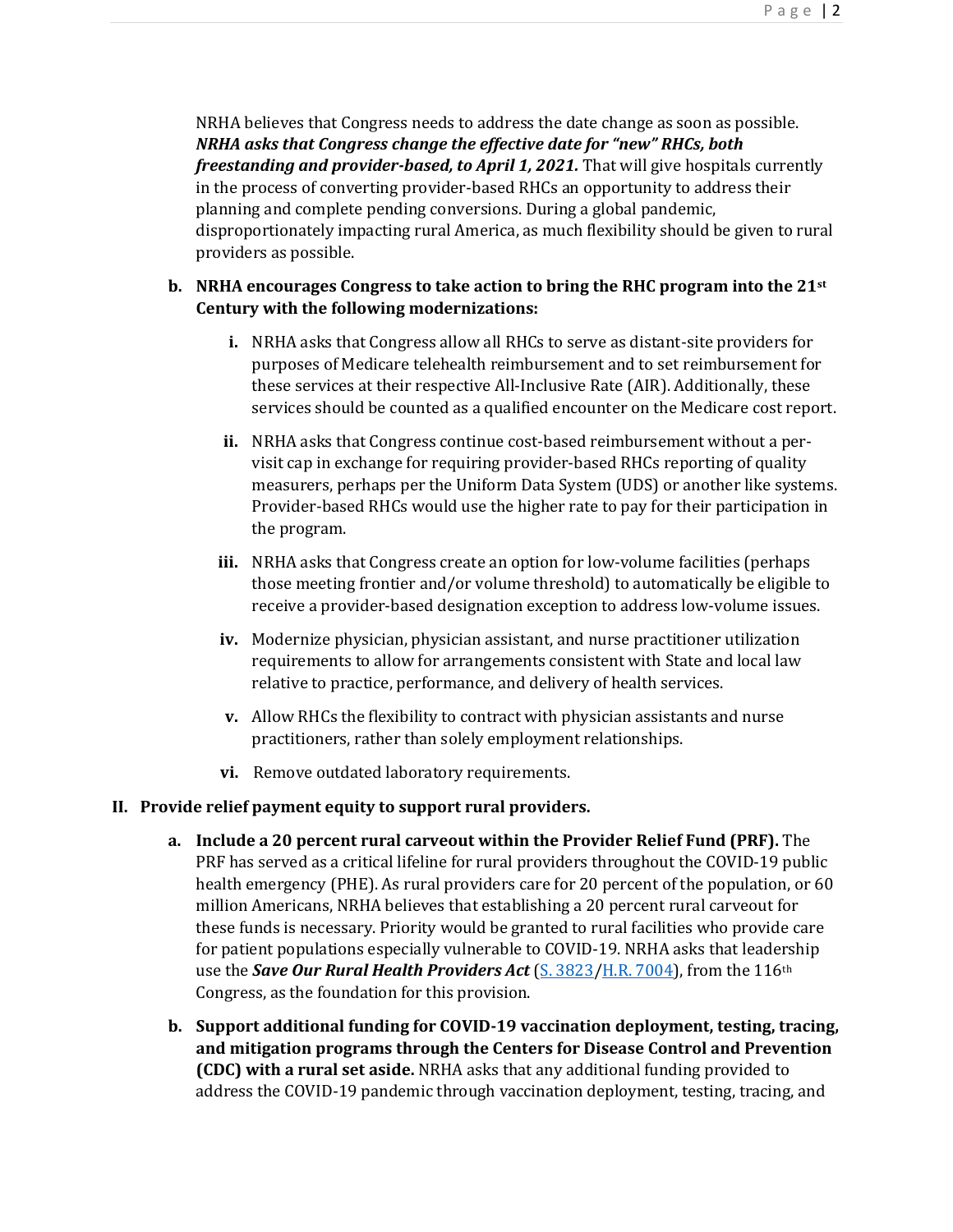mitigation programs be accompanied by language directing equitable funding go toward rural America. At a time when COVID-19 is ravaging rural America particularly hard, it is imperative that Congress provide rural America with the tools they need to adequately combat the ongoing pandemic.

- i. To disperse funding quickly and appropriately to rural America, NRHA asks that Congress creates an Office of Rural Health within the CDC to provide leadership and coordination for rural health during the PHE response and beyond.
- ii. Use existing Federal grant programs in the Federal Office of Rural Health Policy to provide COVID-19 relief to rural communities through: supplementing existing Outreach grants to do contact tracing, vaccine campaign, and deployment of Community Health Works (CHW); and provide resources for vaccine distribution, education, and administration through the Small Hospital Improvement Program, and RHCs through the existing PRF.
- **c. Provide additional and sufficient funding for workforce programs.** NRHA asks Congress to provide additional funding for programs like the National Health Service Corps and the Nurse Corps Loan Repayment Program to help place rural providers for the remainder of the PHE.

#### **III. Provide stabilizing relief for rural providers to abate the rural hospital closure crisis.**

- **a. Include a provision allowing the most vulnerable rural hospitals to convert to critical access hospital (CAH) designation.** The year-end 2020 appropriations and COVID-19 relief bill included the creation of the Rural Emergency Hospital (REH) model. NRHA is excited about the opportunity this new payment model brings for a select number of rural providers, but more is needed. While we believe this is a viable, important option for some providers, it is not a large-scale payment model designation, and it is not something that can be obtained by struggling rural providers until January 2023, at the earliest. In the immediate short-term, struggling rural providers need support. NRHA believes that by *reinstating necessary provider status, which removes the 35-mile limit for CAH designation,* about 200 of the nation's most vulnerable rural hospitals would be able to transition to a more sustainable payment model. This relief could provide the necessary support needed for many rural providers to be there for their communities through the remainder of the PHE. NRHA asks that leadership use the *Rural Hospital Closure Relief Act of 2019* [\(S. 3103/](https://www.congress.gov/bill/116th-congress/senate-bill/3103?q=%7B%22search%22%3A%223103%22%7D&r=1&s=1)[H.R. 5481\)](https://www.congress.gov/bill/116th-congress/house-bill/5481?q=%7B%22search%22%3A%5B%22rural+hospital+closure+relief+act%22%5D%7D&s=1&r=2), from the 116th Congress, as the foundation for this provision.
- **b. Continue important CARES Act telehealth provisions beyond the duration of the PHE.** Included in the March 2020 COVID-19 relief bill, commonly referred to as the CARES Act, were important provisions which allowed Federally Qualified Health Centers (FQHC) and RHCs to provide distant site telehealth services for the first time, but only for the duration of the PHE and only through a "special payment rule." Unfortunately, as briefly mentioned above, this special payment rule for RHCs and FQHCs cause unnecessary administrative burden, generates inaccurate claims data, and strongly incentivizes in-person visits over telehealth. To ensure rural patients have full access to the benefits of telehealth, it is *imperative that RHCs and FQHCs remain distant site providers after the PHE and be reimbursed at their AIR. NRHA asks*